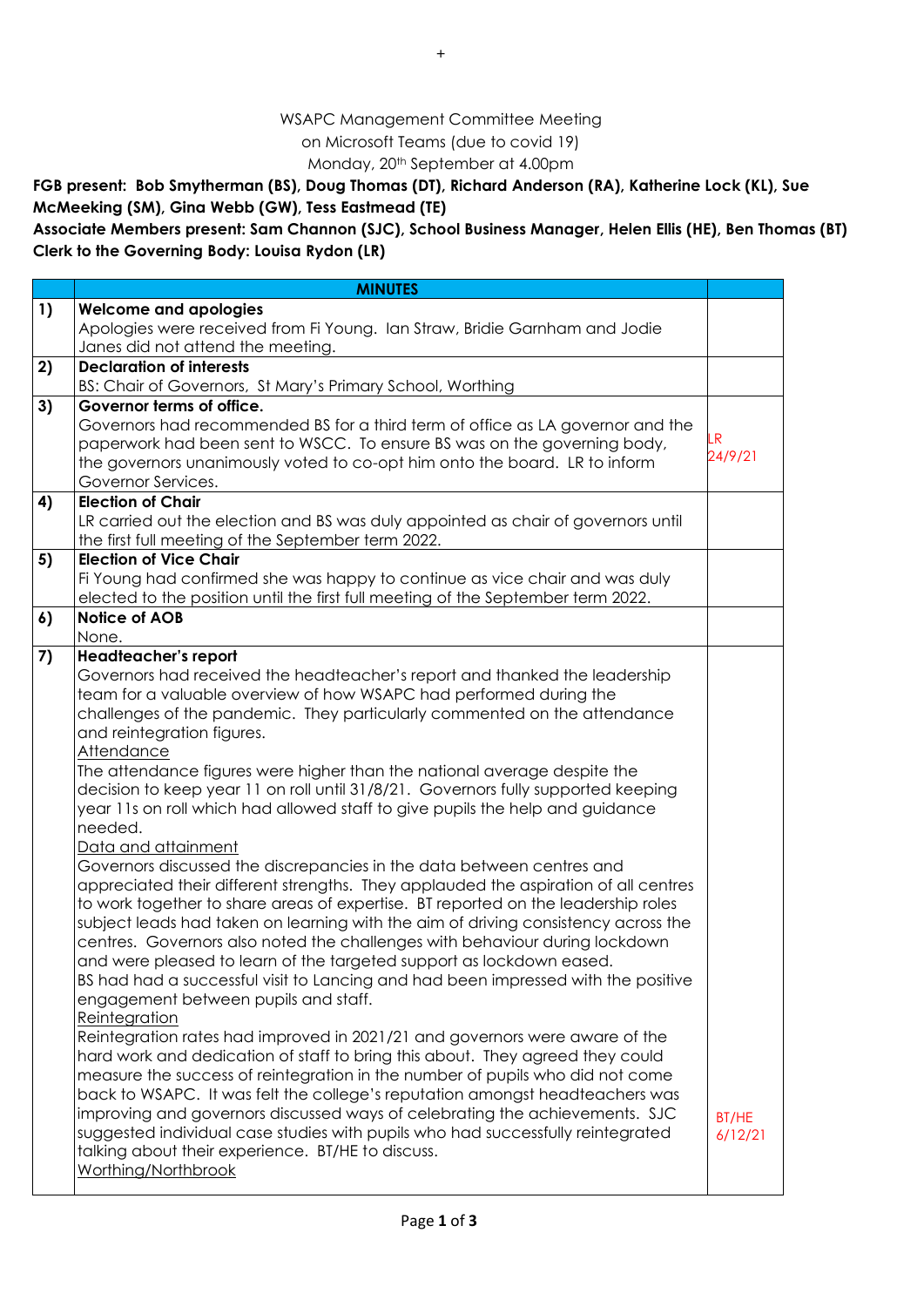|    | Governors had heard rumours that Northbrook College planned to sell the           |                |
|----|-----------------------------------------------------------------------------------|----------------|
|    | Broadwater site. SJC/DT confirmed there was no definite news but it was likely    |                |
|    | there would be an impact on WSAPC with the strategic changes taking place. HE     |                |
|    | assured governors that the merger of Worthing and Lancing was positive for pupils |                |
|    | and SJC reported on the benefits. Governors felt it would be positive to have the |                |
|    | Worthing building if WSAPC became an academy.                                     |                |
|    | Governor visits                                                                   |                |
|    | Governors were invited to attend all centres not just the one allocated to them.  | All            |
|    | Visits could easily be arranged by contacting DT.                                 |                |
|    |                                                                                   | <b>BT</b>      |
|    | BT to add Crawley date to HT report and resend to governors.                      | 25/9/21        |
| 8) | Progress against Governor Action Plan and Governors' strategic vision             |                |
|    | Governors had begun to implement the action plan worked on through the            |                |
|    | training from Shine Consulting. Governors agreed to study the plan and meet to    |                |
|    |                                                                                   | <b>BS</b>      |
|    | progress it now the covid restrictions were easing.                               | 6/12/21        |
| 9) | Governance                                                                        |                |
|    | a) Current Instrument                                                             |                |
|    | Governors understood the current Instrument was within the legal framework and    |                |
|    | approved the current version. They noted the importance of having primary and     |                |
|    | secondary support on the governing body and DT would follow up with lan Straw     |                |
|    | on his membership. Tess Eastmead reported on the work she was doing in            | DT             |
|    | primary and secondary sectors and governors were delighted to have her            | 11/10/21       |
|    | support in both areas.                                                            |                |
|    | b) Governor expenses procedure                                                    |                |
|    | Governors were reminded they were able to claim for expenses.                     |                |
|    | c) Approval for code of conduct                                                   |                |
|    | Approved and signed by BS as chair on behalf of the governing body.               |                |
|    | d) Declaration of pecuniary interests.                                            |                |
|    | SJC confirmed all governors had completed the form in April. Governors were       |                |
|    | asked to return the form to LR if they had anything new to declare since April    | All            |
|    | e) Completed skills audit                                                         | 6/12/21        |
|    | To be completed in advance of the next FGB. RA commented that the new             |                |
|    |                                                                                   |                |
|    | benchmarking system made it easier to complete and a valuable document.           |                |
|    | Governor details on the website<br>f)                                             |                |
|    | The 2020/21 document had been completed and was approved for upload onto          |                |
|    | the website. RA raised HE's and SJC's term of office as associate governors. They |                |
|    | were unanimously re-appointed for a further 4 year term.                          | GW, TE,        |
|    | Governors who had not sent their photo and short biog for the website were        | IJ             |
|    | asked to send them to LR.                                                         |                |
|    | g) Confirmation of governors' membership of committees and allocations            |                |
|    | (attached to agenda)                                                              |                |
|    | BS asked for volunteers for the resources chair and SJC noted the importance of   |                |
|    | financial skills. After some discussion, LR was asked to approach FY about        |                |
|    | handing over chair of learning and standards to TE and taking on the resources    | LR<br>11/10/21 |
|    | committee. TE was concerned she did not have the right experience to become       |                |
|    | chair of learning and standards but governors were confident she would with       |                |
|    | their and the clerk's support.                                                    |                |
|    | TE volunteered to take on oversight of Inclusion and LR to approach Jodie Janes   |                |
|    | re Burgess Hill.                                                                  | LR             |
|    | h) Safeguarding training                                                          | 11/10/21       |
|    | Governors had received the training power point and HE would forward the quiz.    |                |
|    | Two dates were available for governors to attend the training and Teams links     |                |
|    | would be forwarded:                                                               |                |
|    | Monday, 4 <sup>th</sup> October at 2.45pm                                         |                |
|    | Friday, 15 <sup>th</sup> October at 2.45pm.                                       |                |
|    | HE asked they followed the link to the Keeping Children Safe in Education and     |                |
|    | completed the Educare quiz in advance. She also confirmed governors would         |                |
|    | be invited to further safeguarding areas targeted for training later in the year. | All            |
|    | Review and approve committee terms of reference<br>i)                             | 4/10/21        |
|    |                                                                                   |                |